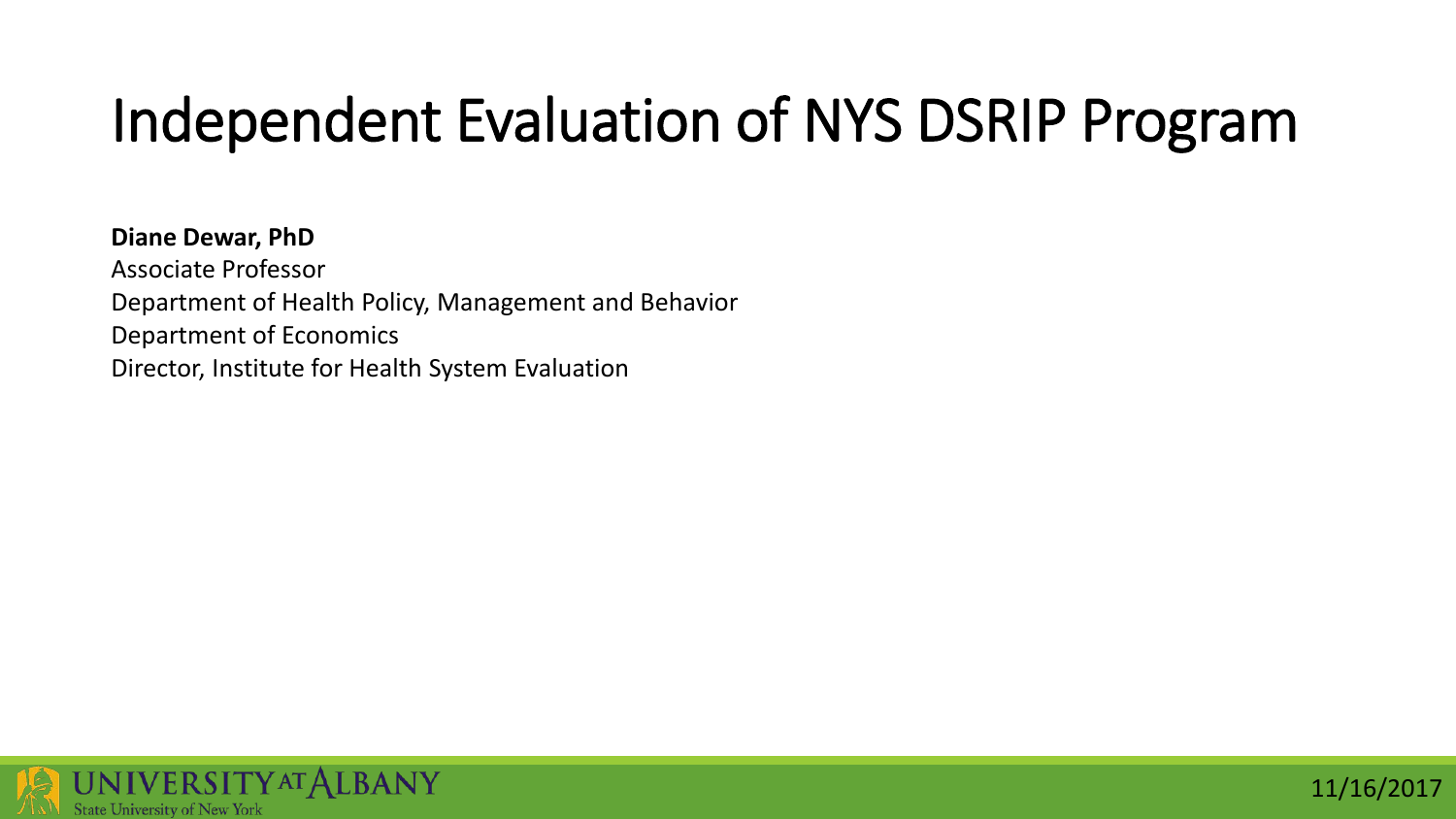## DSRIP Independent Evaluation Study Design and Update

University at Albany

Boston University

University of Maryland



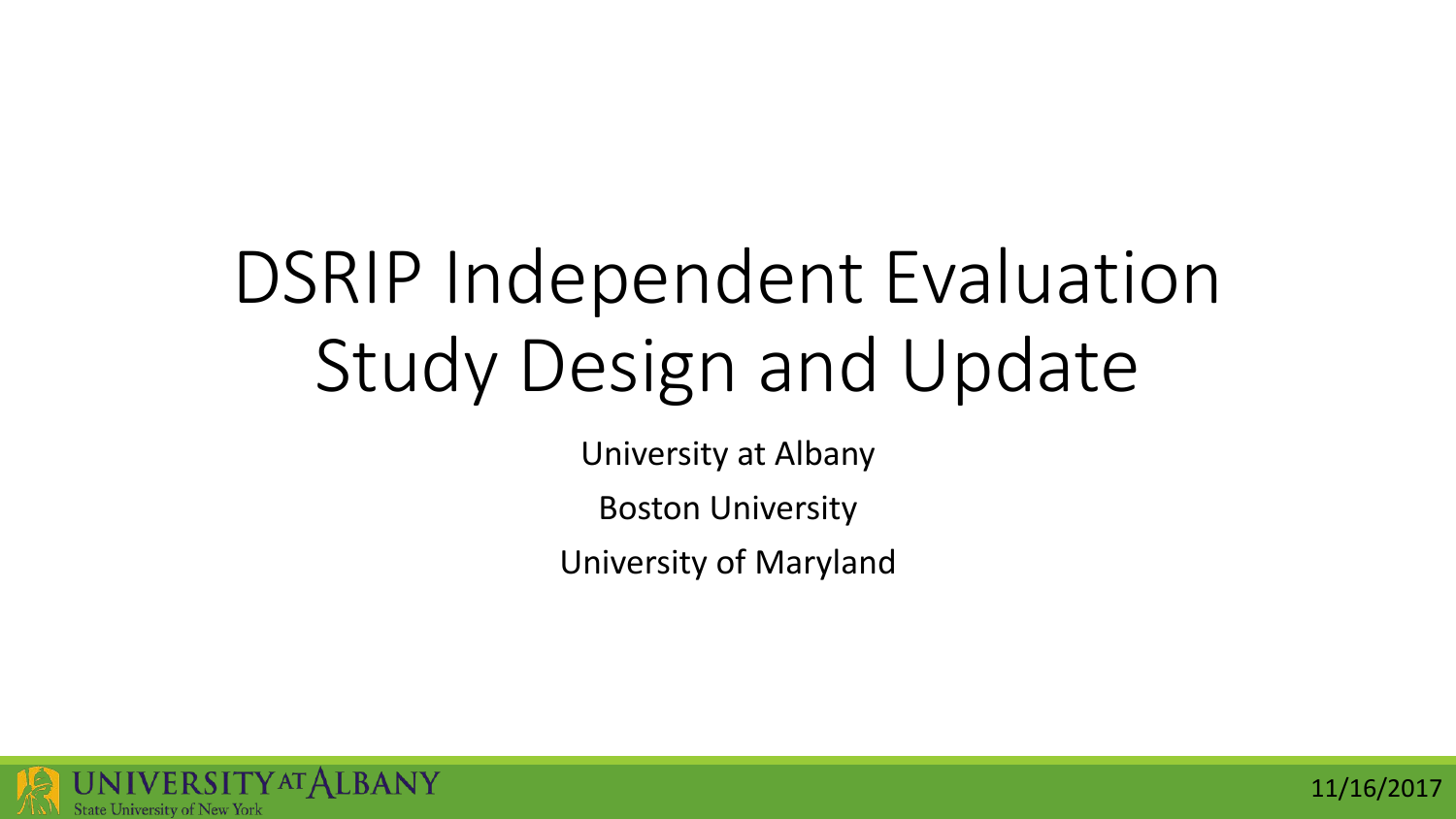#### Who We Are– Lead Entities

- University at Albany Leads the Evaluation
- Institute for Health System Evaluation (Dewar, PI)
	- Dewar has over 20 years experience in economic and policy evaluations
- Econometric Research Institute (Lahiri, Co-I)
	- Lahiri has over 30 years experience in health economics and big data analysis
- Center for Human Services Research (Luisi and Greene, Co-I)
	- Greene has over 25 years experience in mixed method analyses of policies directed to vulnerable populations
	- Luisi is a seasoned public health research manager with nine years health policy research
- Boston University School of Public Health (Louis, Co-I)
	- Louis has 15 years experience in managerial evaluations
	- The team has over 20 years experience in econometric analyses, qualitative research and policy evaluations
- University of Maryland School of Public Health
	- Roby has extensive experience in Medicaid evaluations in states such as California

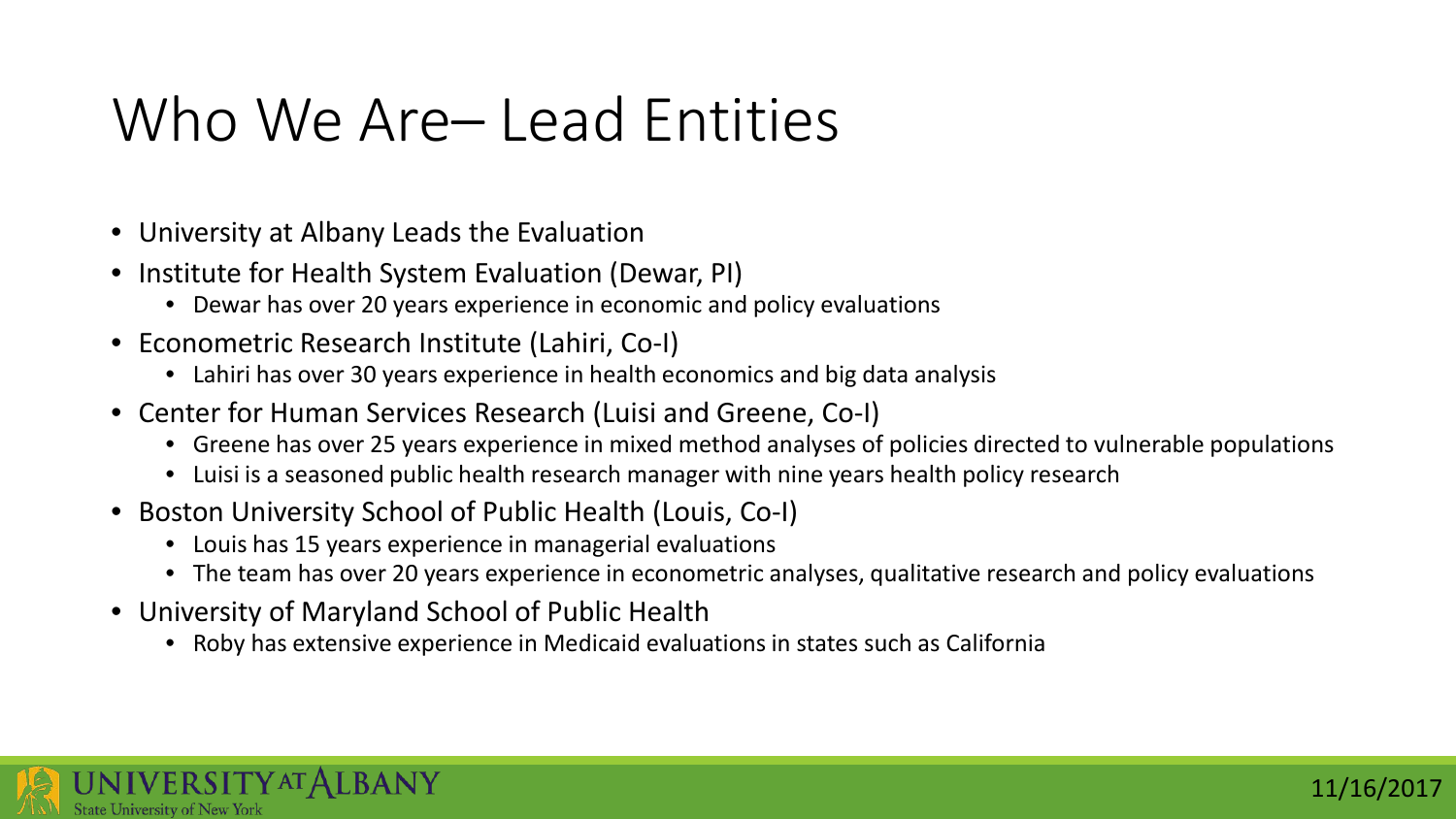#### Independent Evaluator Team Structure and Methodology





11/16/2017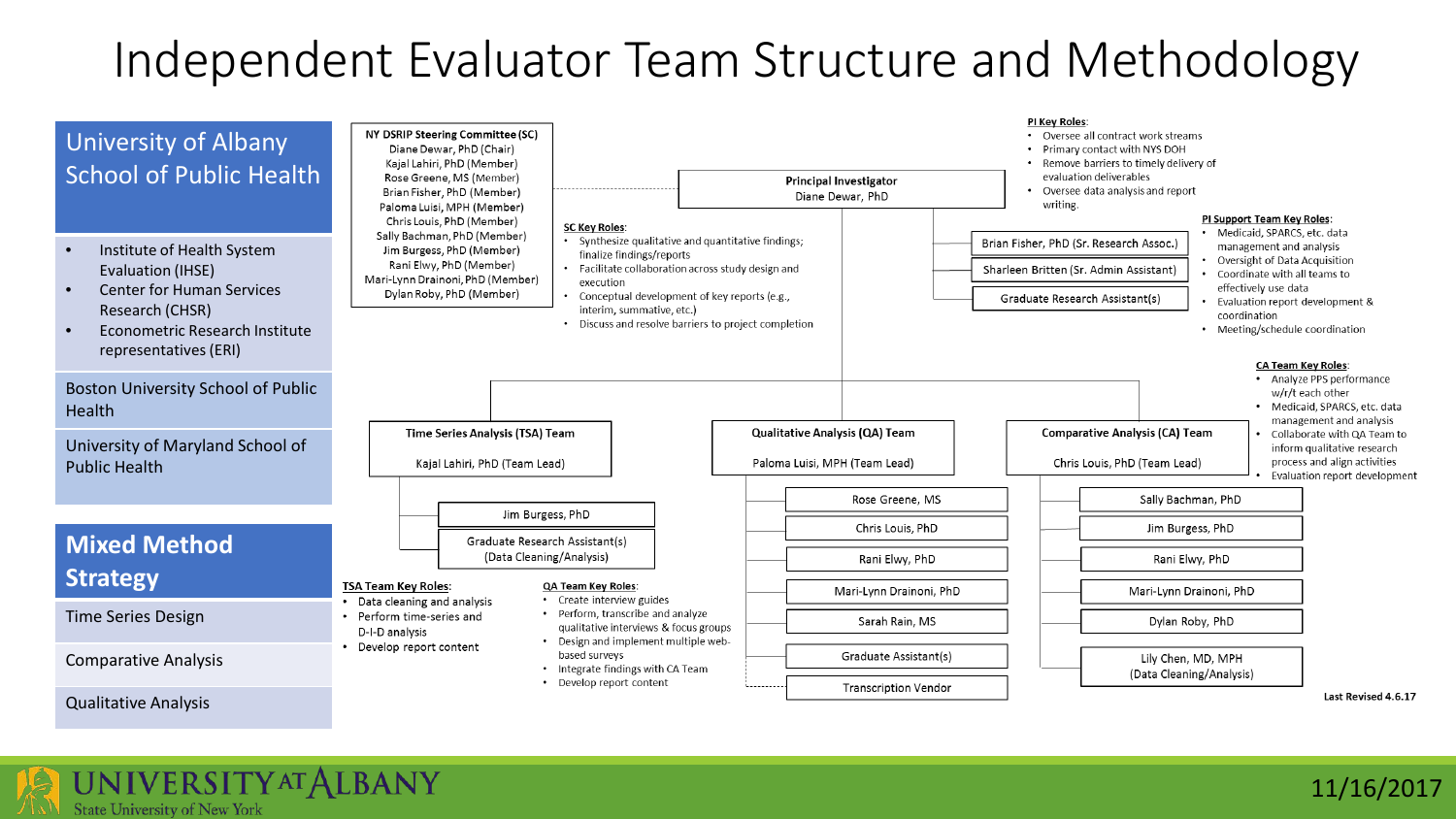#### Overview of Evaluation Design

Three independent, complementary studies

- •Times Series
- •Implementation/Process Study
- •Comparative Analysis

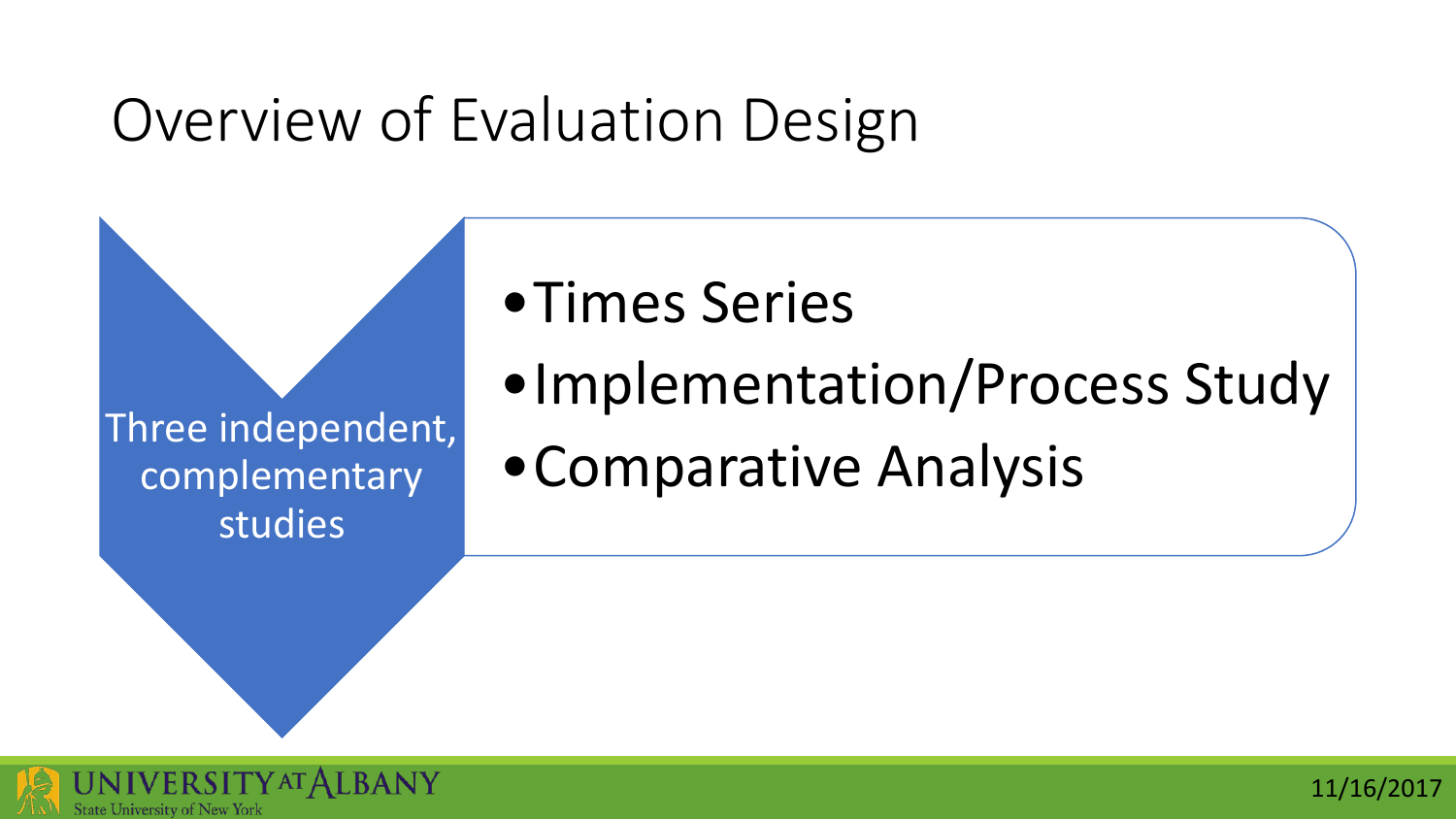# Time Series Analysis



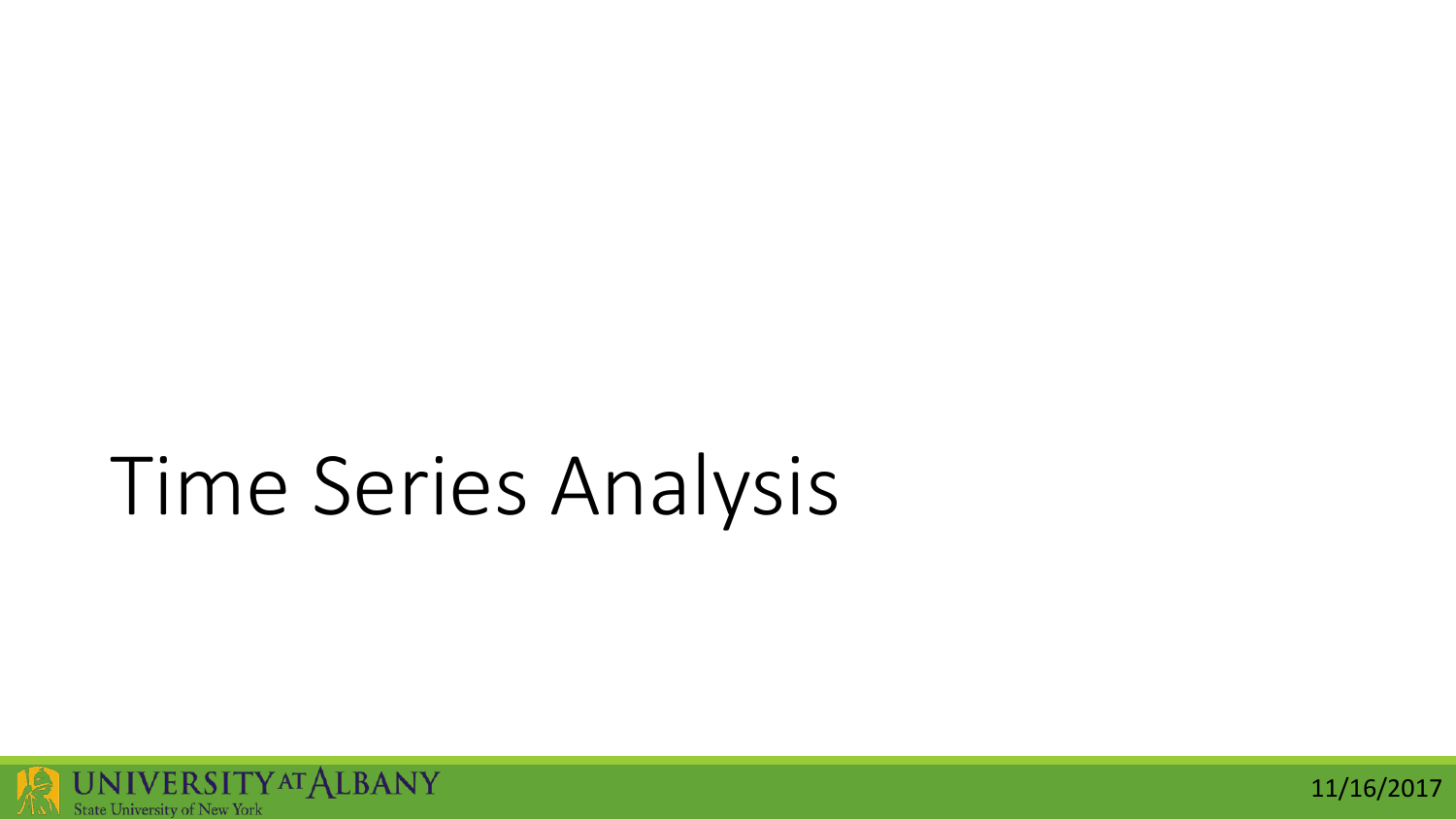#### Time Series - Research Questions

- To what extent did Performing Provider Systems (PPS) achieve health care transformation, including increasing behavioral health care?
- Did health care quality improve as a result of clinical improvements in the treatment of selected diseases?
- Did population health improve as a result of DSRIP?
- Was avoidable hospital use reduced as a result of DSRIP?
- Was DSRIP cost effective?
- Did DSRIP reduce health care costs?
- Did DSRIP decrease racial disparities in health outcomes?

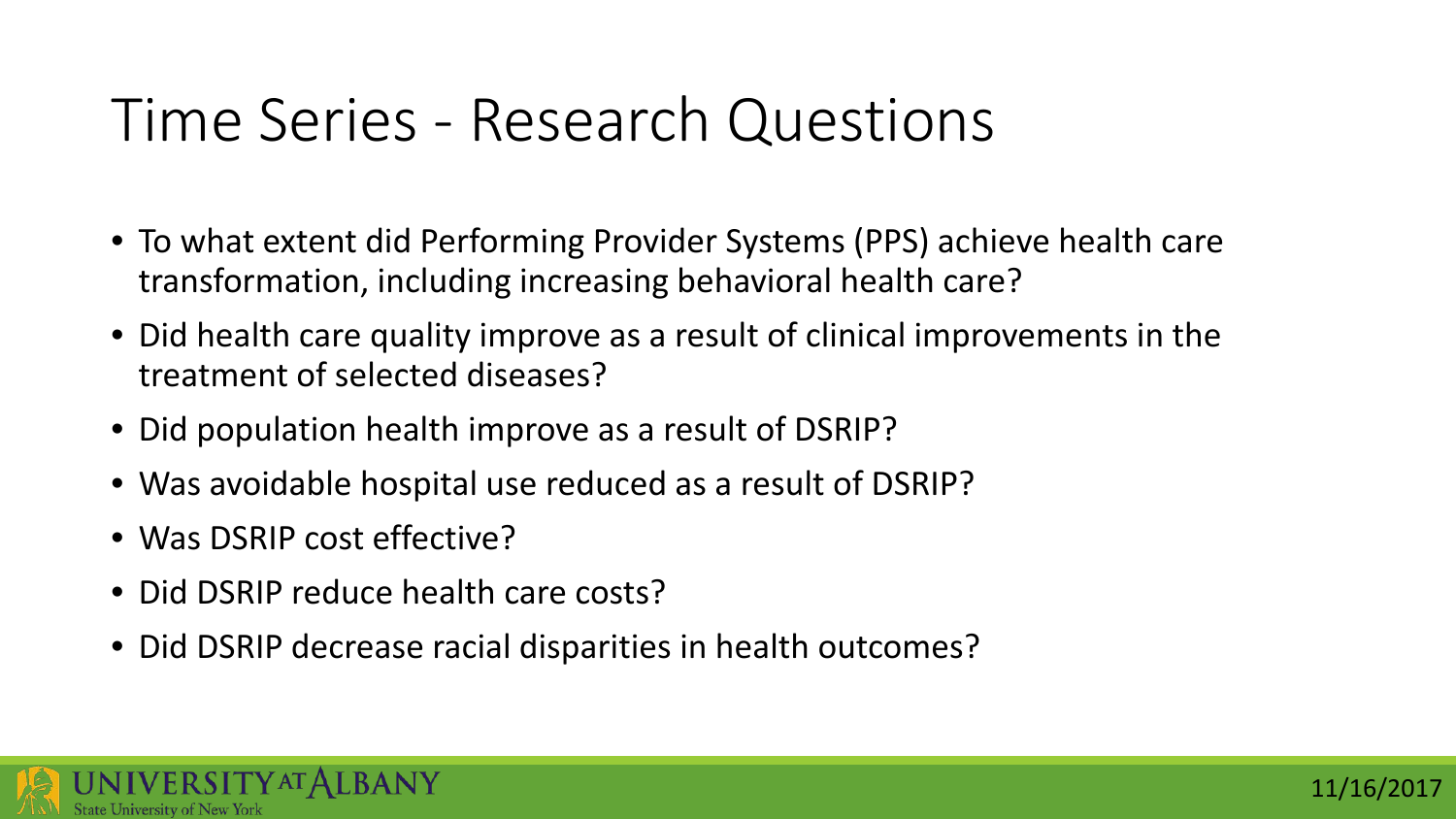## Time Series Design

- Analysis of health service delivery, health improvements and costs to Medicaid at state level over the study period
- Inter PPS analysis to identify components that posed particular successes or problems using difference in differences analysis
- Data sources include: Vital records in NYS, SPARCS, MDS, Medicaid and Medicare claims, BRFSS, HIV/AIDS registry, and the US and American Community Survey
- Goals: Two-pronged approach
	- Assess trends in health care outcomes and improvements at individual, PPS, and state level
	- Analysis to compare health outcomes of people treated within DSRIP to those out of DSRIP

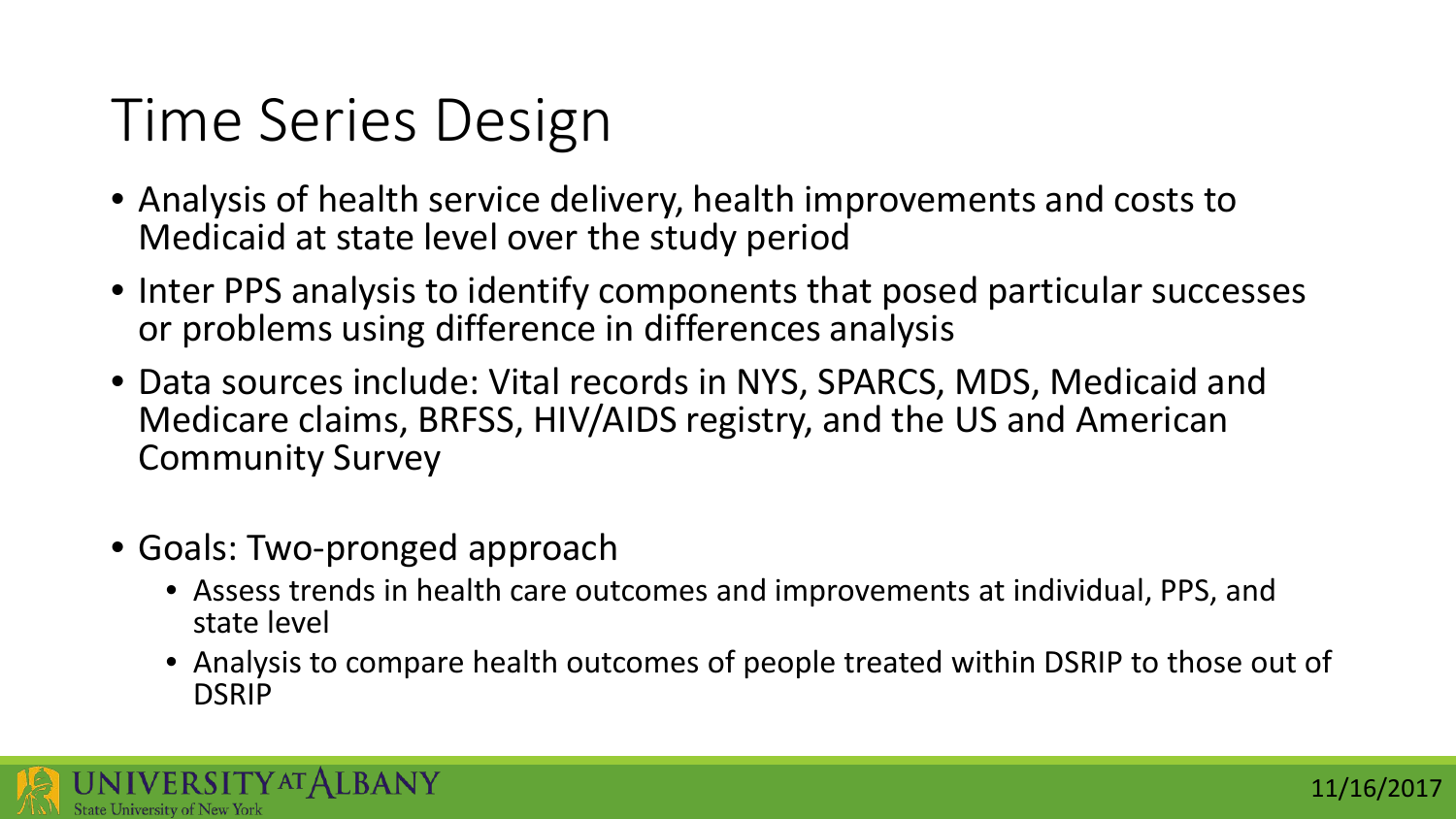#### Time Series Goals

#### **Health Care Outcomes**

- Trends and patterns of health care outcomes over the study period
	- individual, PPS, and state level
- Examples of healthcare delivery indicators
	- Use of primary and behavioral health care services,
	- Preventable Hospital Usage and Readmissions
	- Spending on emergency department and inpatient services,
	- Treatment of selected diseases like Diabetes, Asthma, etc.
	- Economic Efficiency of the program
- Data
	- Medicaid claims data
	- SPARCS
- Individual level data will allow for further drilldown analysis of socioeconomic disparities

#### **Inter-PPS Analysis**

- To understand what drives the changes revealed in the descriptive study
- Models will allow robust comparisons of PPS while controlling for socioeconomic and geographic factors
- Data
	- SPARCS
	- Vital Statistics
	- Medicaid Claims
	- MDS
	- Other as available and needed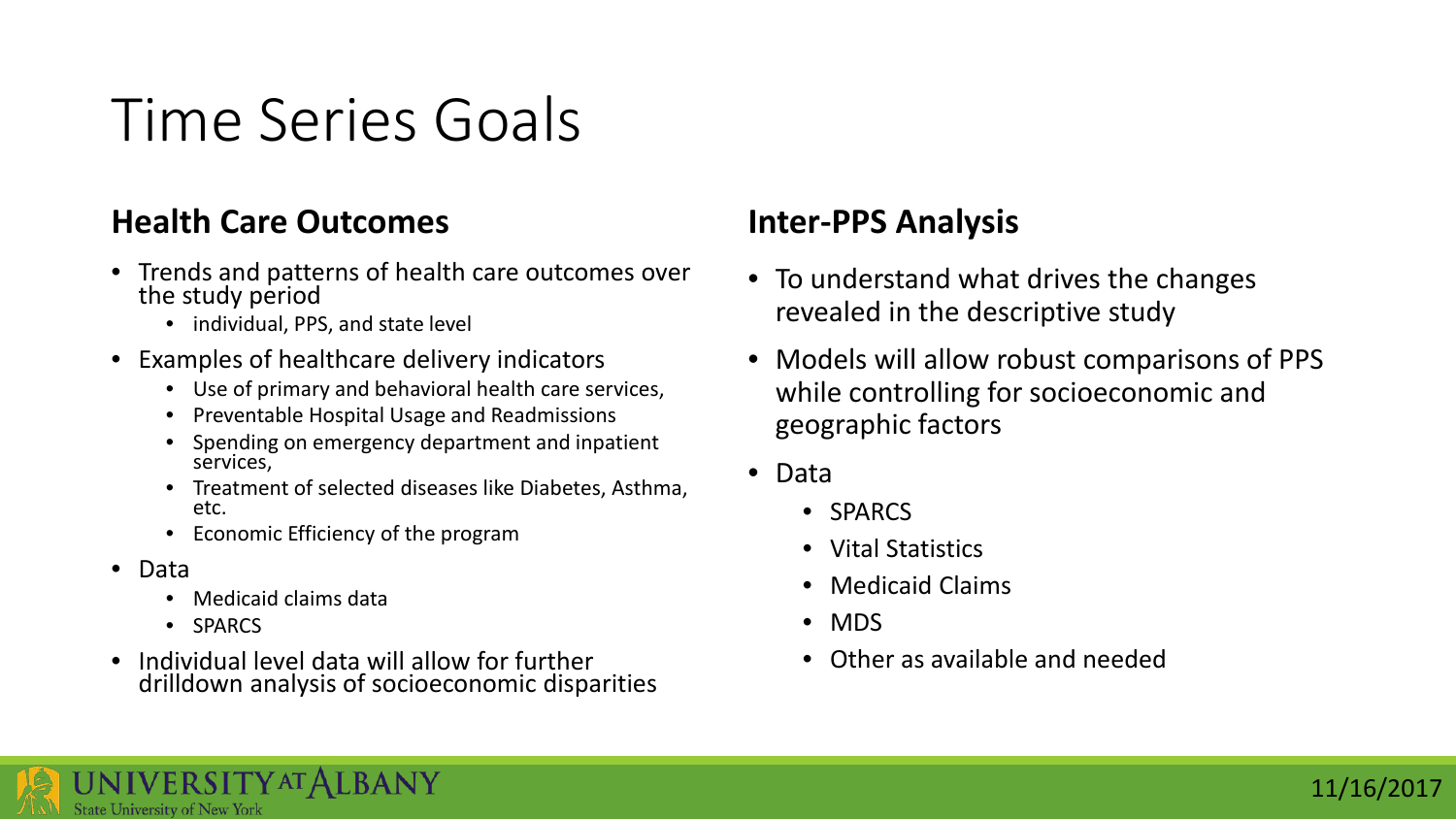# Process/Implementation Study



$$
11/16/2017\\
$$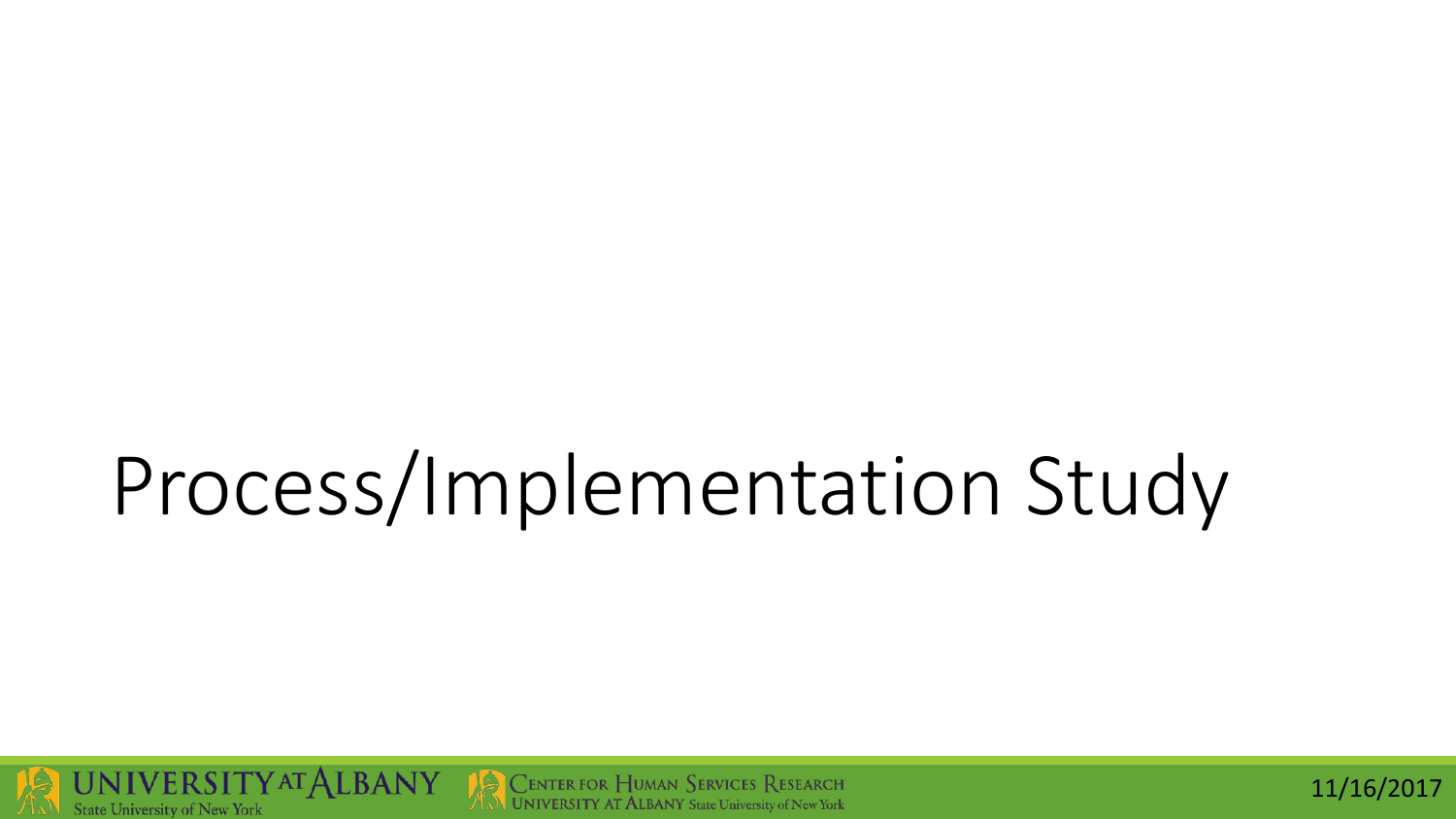Process/Implementation Study – Research Topics

#### Facilitators and Barriers to Pay-for-Performance **Metrics**

Perceived Outcomes

Patient Experience



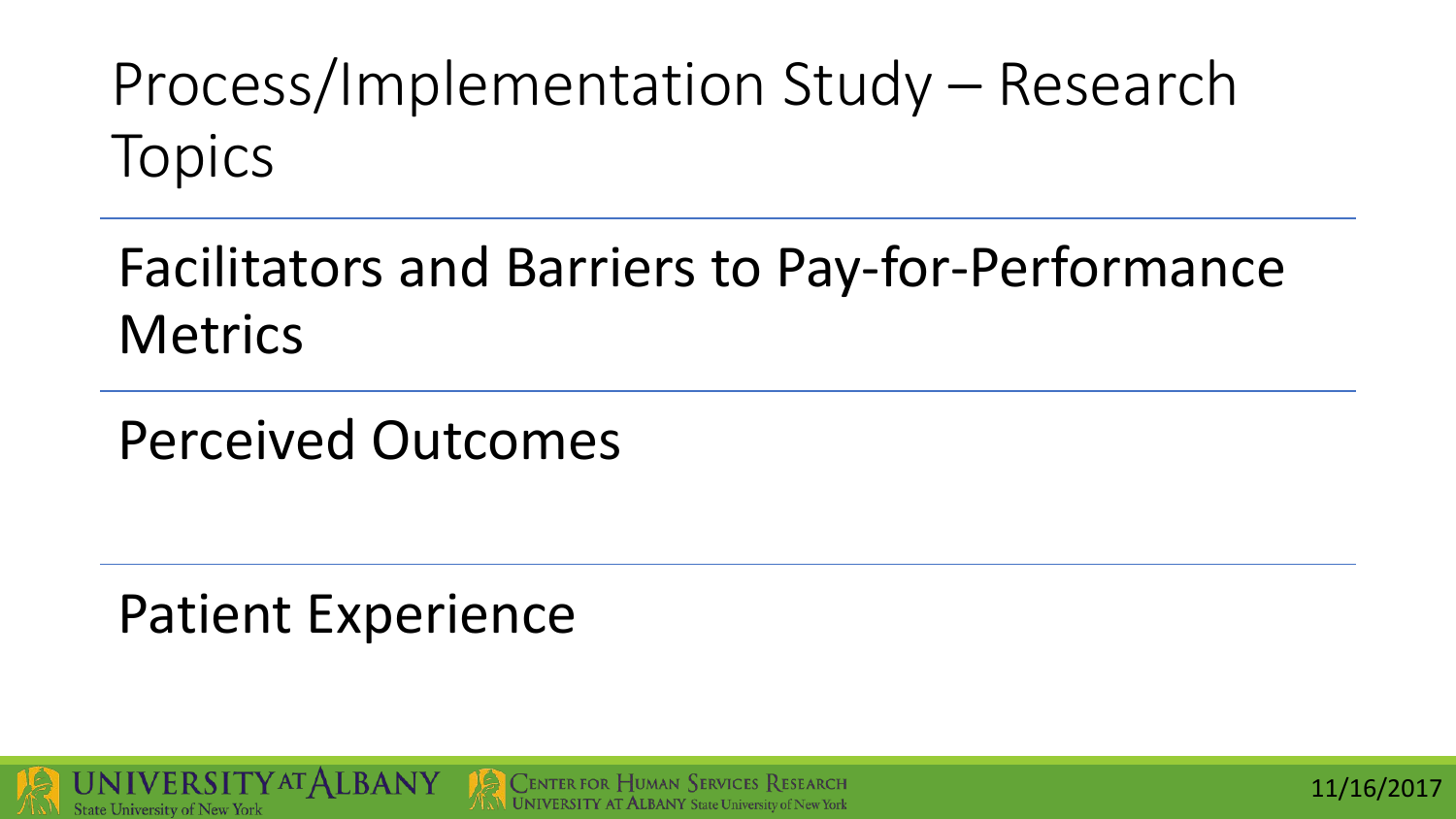#### Process/Implementation Data Collection Plan

| <b>Population</b>                                                                                | <b>Method</b>                  | <b>Cycle 1</b><br><b>April 2017-</b><br><b>Dec. 2017</b> | <b>Cycle 2</b><br>April 2018-Dec.<br>2018 | Cycle 3<br><b>April 2019-</b><br><b>Dec. 2010</b> |
|--------------------------------------------------------------------------------------------------|--------------------------------|----------------------------------------------------------|-------------------------------------------|---------------------------------------------------|
| <b>PPS Leadership Teams</b>                                                                      | Telephone<br><b>Interviews</b> | 25                                                       |                                           | 25                                                |
| <b>PPS Project Managers</b>                                                                      | Telephone<br><b>Interviews</b> |                                                          | 25                                        |                                                   |
| <b>Engaged Providers/Partners</b><br>(Physicians, Hospitals, Home<br>Care, Health Home, Hospice, | <b>Focus</b><br><b>Groups</b>  | 8 Groups                                                 | 8 Groups                                  | 9 Groups                                          |
| <b>Pharmacy, CBOs, Nursing</b><br>Homes, Behavioral<br>Health/Substance Abuse,<br>$etc.$ )       | Web<br>Survey                  | 900/2400<                                                | 900/2400                                  | 900/2400                                          |
| Patients                                                                                         | Web/Mail Survey                | <b>TBD</b><br>Sample                                     | <b>TBD</b><br>Sample                      | <b>TBD</b><br>Sample                              |

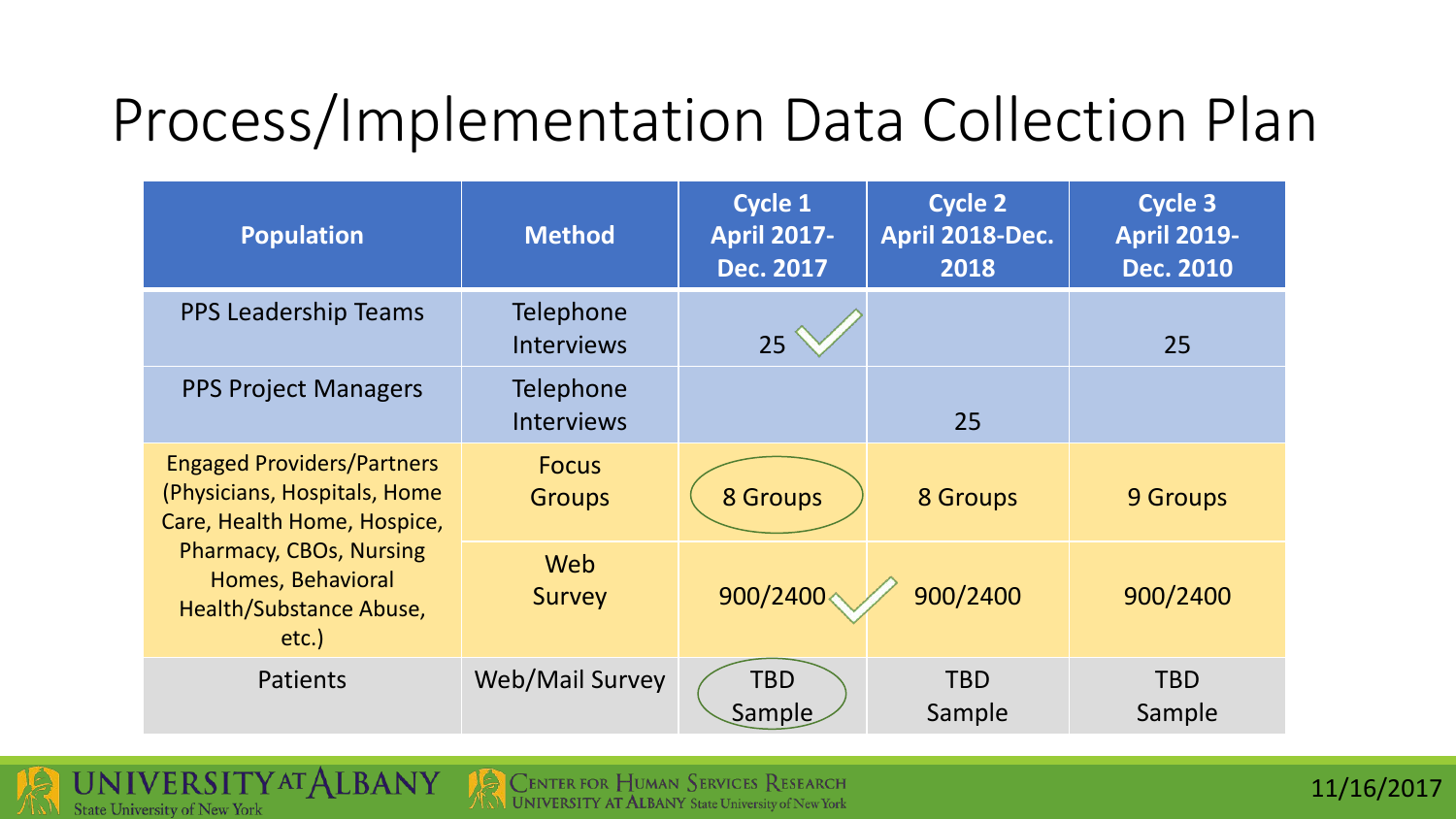#### Process/Implementation Study – Updates



**UNIVERSITYAT ALBANY State University of New York** 

**CENTER FOR HUMAN SERVICES RESEARCH**  $\mathbb{N}_N$  UNIVERSITY AT ALBANY State University of New York

11/16/2017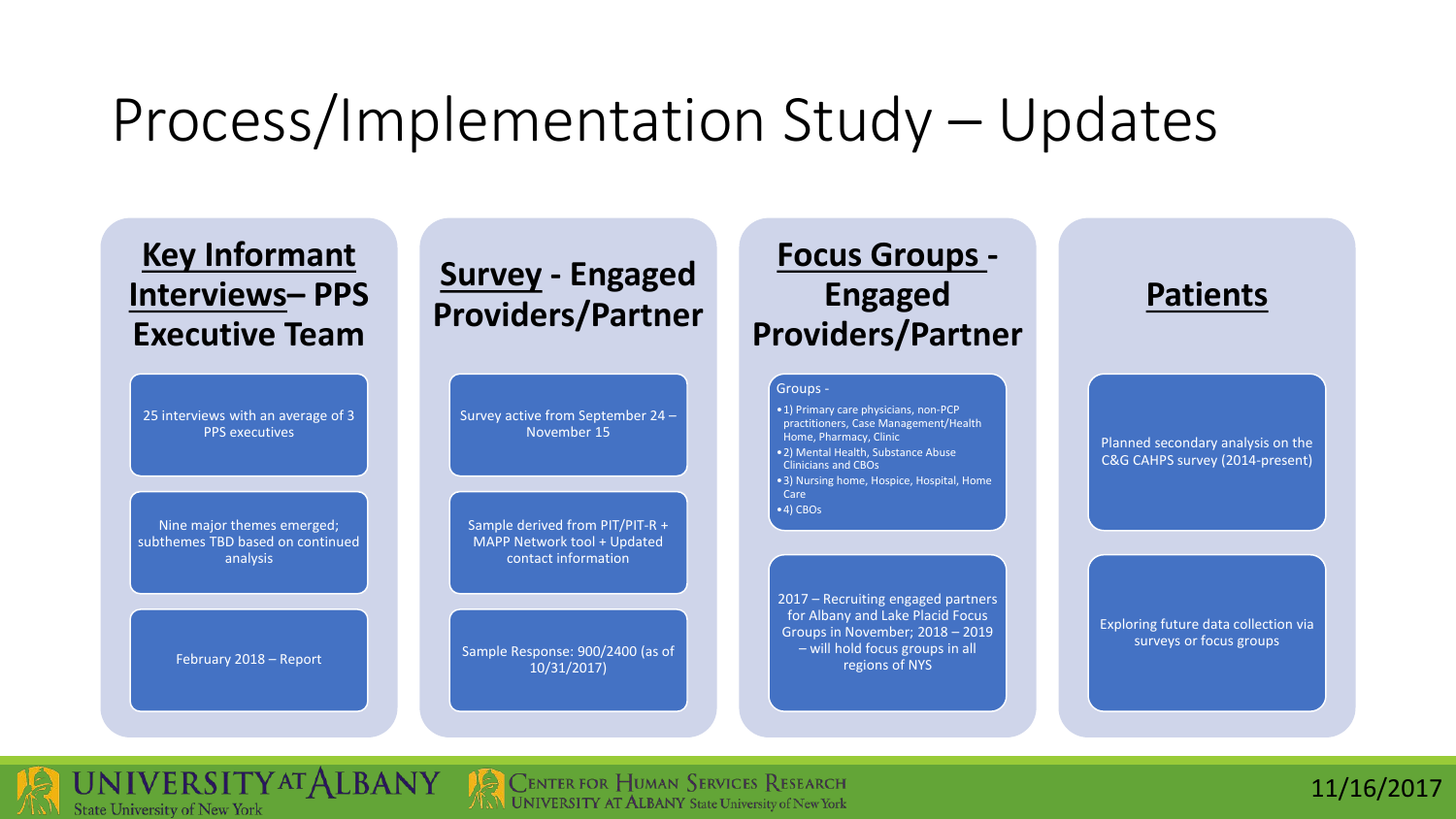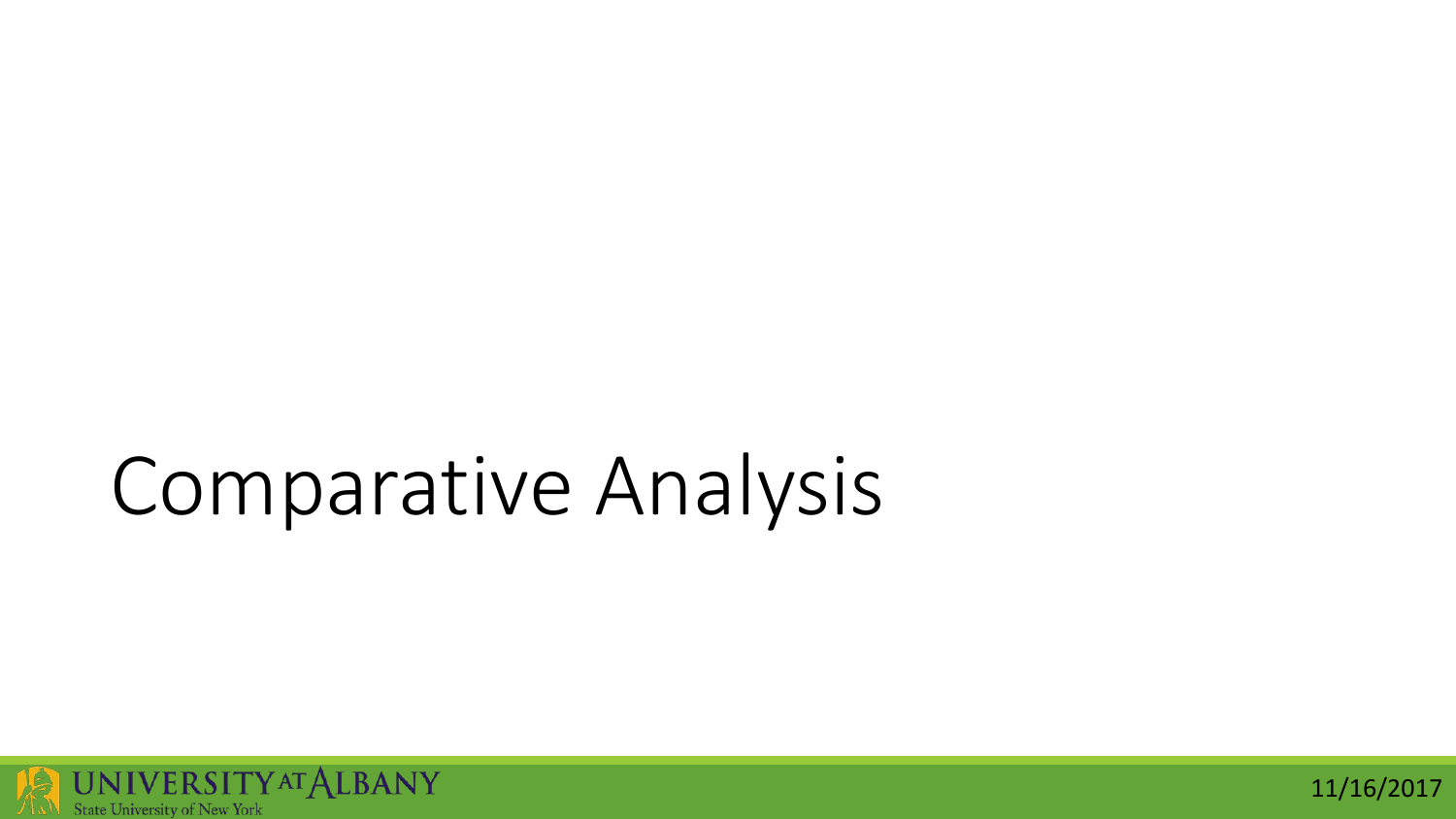*Objective & Aim Statements*

• **Objective**: To evaluate the relative effectiveness of various DSRIP projects using mixed methods

#### • **Aims**:

- To compare PPS performance on domain-specific metrics for those that did/did not adopt specific DSRIP projects.
- To evaluate the relative effectiveness of specific strategies employed within specific projects.
- To examine contextual factors related to PPS successes and failures in demonstrating improvement in domain-specific metrics.

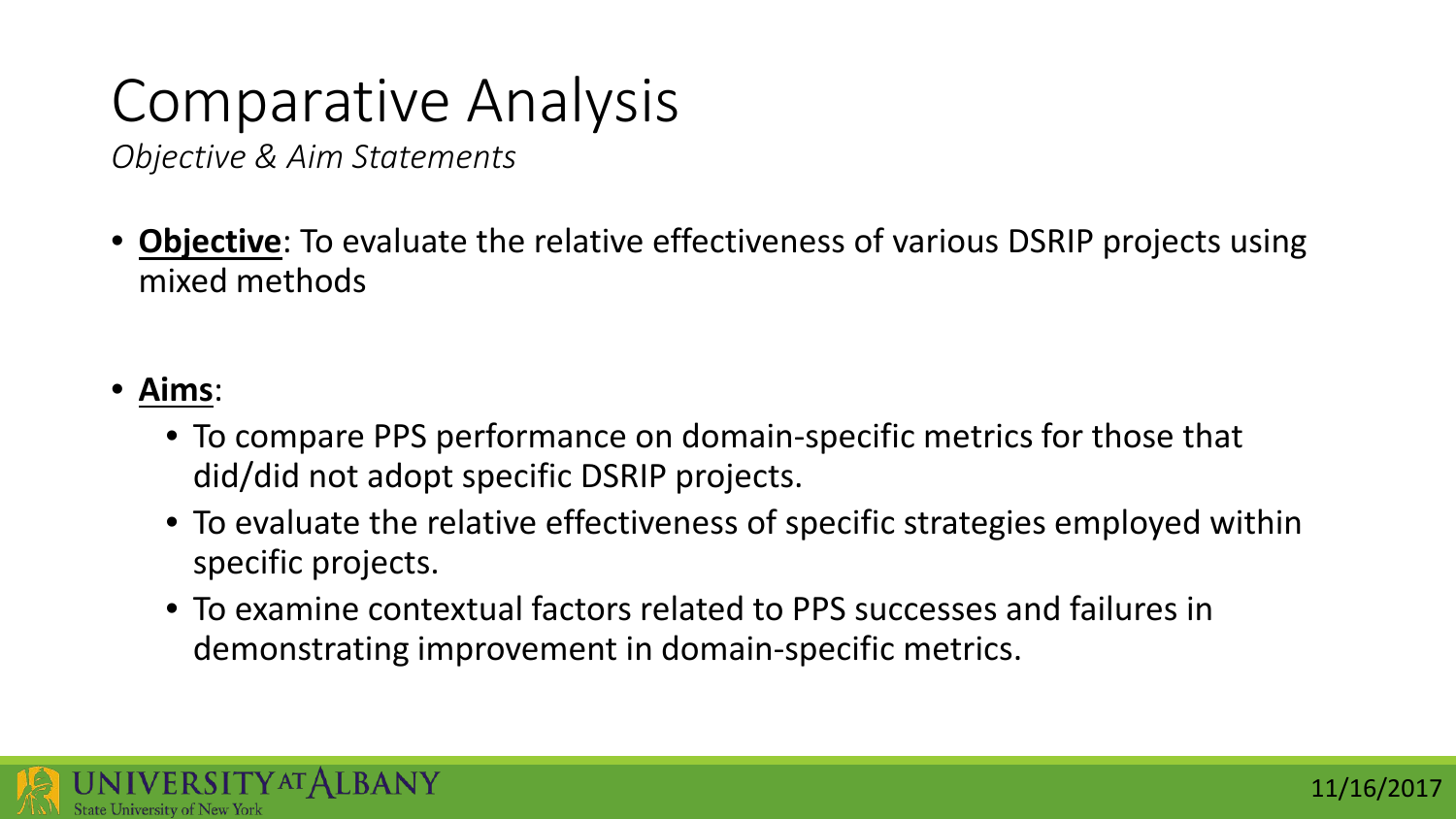*Five Focus Areas*

- We will address the 7 evaluation research questions by focusing the Comparative Analysis on the following 5 areas:
	- 1. Variation in the strategies selected per the PPS project requirements.
	- 2. The relative effectiveness of particular projects intended to produce the same outcome.
	- 3. Identification common to those PPSs receiving or not receiving maximum payment based on project valuation.
	- 4. Comparisons between PPS's operating in different regions of New York to identify successes and challenges associated with local resources or procedures.
	- 5. Patient-level comparisons by factors such as age, sex, race, presence of selected chronic conditions, and mental health/substance abuse status to obtain information on variations in service experience and satisfaction under DSRIP, by patient characteristics.

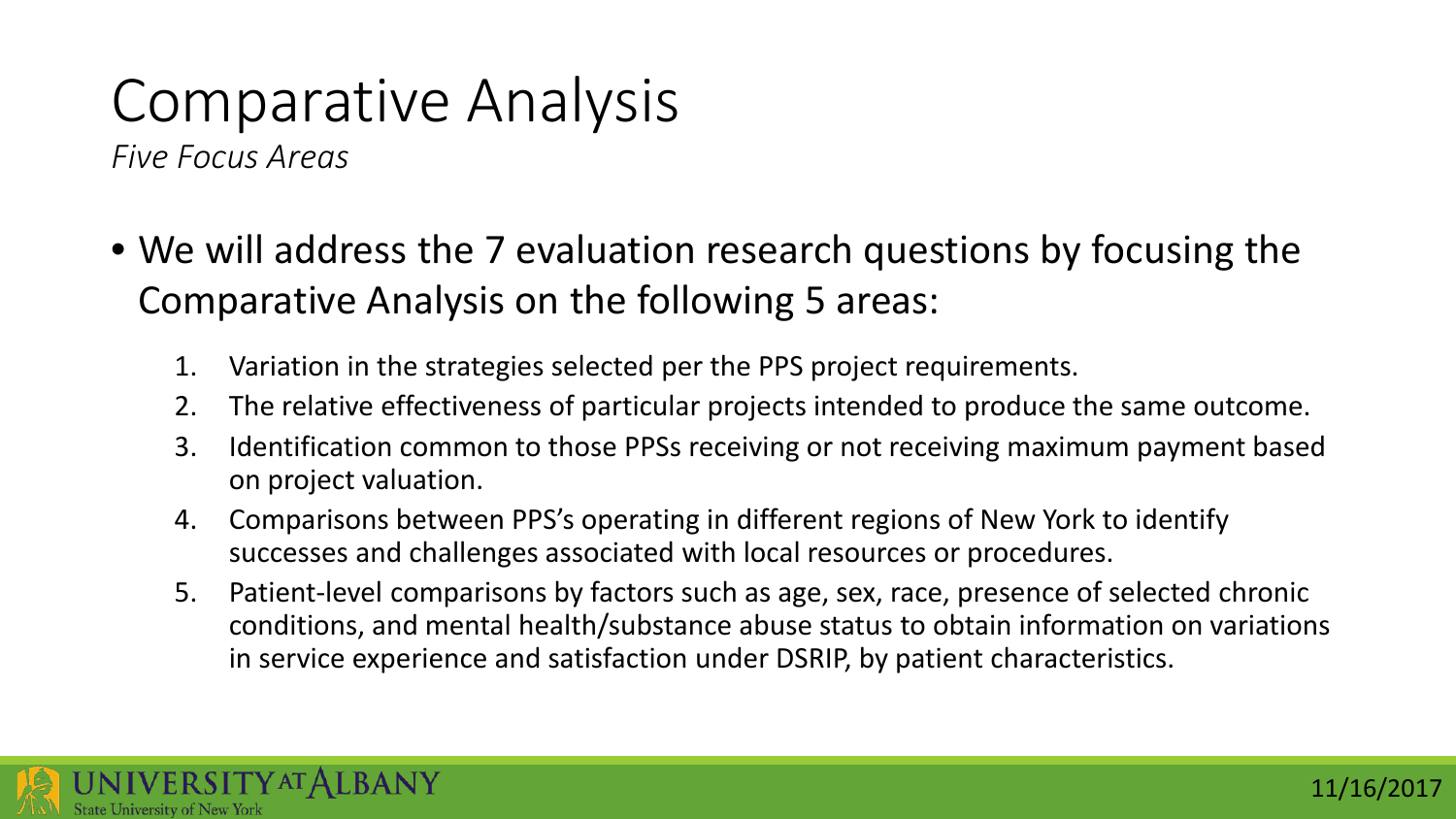*Measures of Interest*

- Domain-specific
- Multiple data sources
- Multiple measure stewards
- To be used to assess performance

#### Measures of Interest by Domain and Category

|                        |                                                                                                                | Measure*                | Data                                  |
|------------------------|----------------------------------------------------------------------------------------------------------------|-------------------------|---------------------------------------|
| Domain/Category        | <b>Measure Name</b>                                                                                            | <b>Steward</b>          | Source*                               |
| Domain 2, A            | Potentially Avoidable ER Visits                                                                                | 3M                      |                                       |
| Domain 2, A            | Potentially Avoidable Readmissions                                                                             | 3M                      |                                       |
| Domain 2, A            | PQI Suite - Composite of all measures                                                                          | AHRQ                    |                                       |
| Domain 2, A            | PDI Suite - Composite of all measures                                                                          | AHRQ                    |                                       |
| Domain 2, A            | <b>CAHPS Measures (various)</b>                                                                                | AHRQ                    |                                       |
| Domain 2, B            | CAHPS Measures (care coordination with<br>provider)                                                            | AHRQ                    |                                       |
| Domain 3, A (BH)       | All Claims and MDS-based Metrics listed in<br>Attachment J                                                     | 3M, NCQA,<br><b>CMS</b> | Claims,<br>Medical Rec,<br><b>MDS</b> |
|                        |                                                                                                                | AHRQ,                   | Claims,                               |
| Domain 3, B (CVD)      | All Claims Metrics listed in Attachment J                                                                      | NCQA,                   | Survey,                               |
|                        |                                                                                                                | CAHPS,                  | Medical Rec                           |
|                        |                                                                                                                | AHRQ,                   | Claims,                               |
| Domain 3, C (Diabetes) | All Claims Metrics listed in Attachment J                                                                      | NCQA,                   | Medical Rec.                          |
|                        |                                                                                                                | <b>CAHPS</b>            | Survey                                |
| Domain 3, D (Asthma)   | All Claims Metrics listed in Attachment J                                                                      | AHRQ.<br><b>NCQA</b>    | Claims                                |
| Domain 4               | Age-adjusted preventable hospitalizations<br>rate per 10,000-Aged 18+ years                                    |                         | <b>SPARCS</b>                         |
| Domain 4               | Asthma emergency department visit rate<br>per 10,000                                                           |                         | <b>SPARCS</b>                         |
| Domain 4               | Asthma emergency department visit rate<br>per 10,000 (aged 0-4)                                                |                         | <b>SPARCS</b>                         |
| Domain 4               | Age-adjusted heart attack hospitalization<br>rate per 10,000                                                   |                         | <b>SPARCS</b>                         |
| Domain 4               | Rate of hospitalizations for short-term<br>complications of diabetes per 10,000 (aged<br>$6-17$ years)         |                         | <b>SPARCS</b>                         |
| Domain 4               | Rate of hospitalizations for short-term<br>complications of diabetes per 10,000 (aged<br>$18 + \mathrm{years}$ |                         | <b>SPARCS</b>                         |

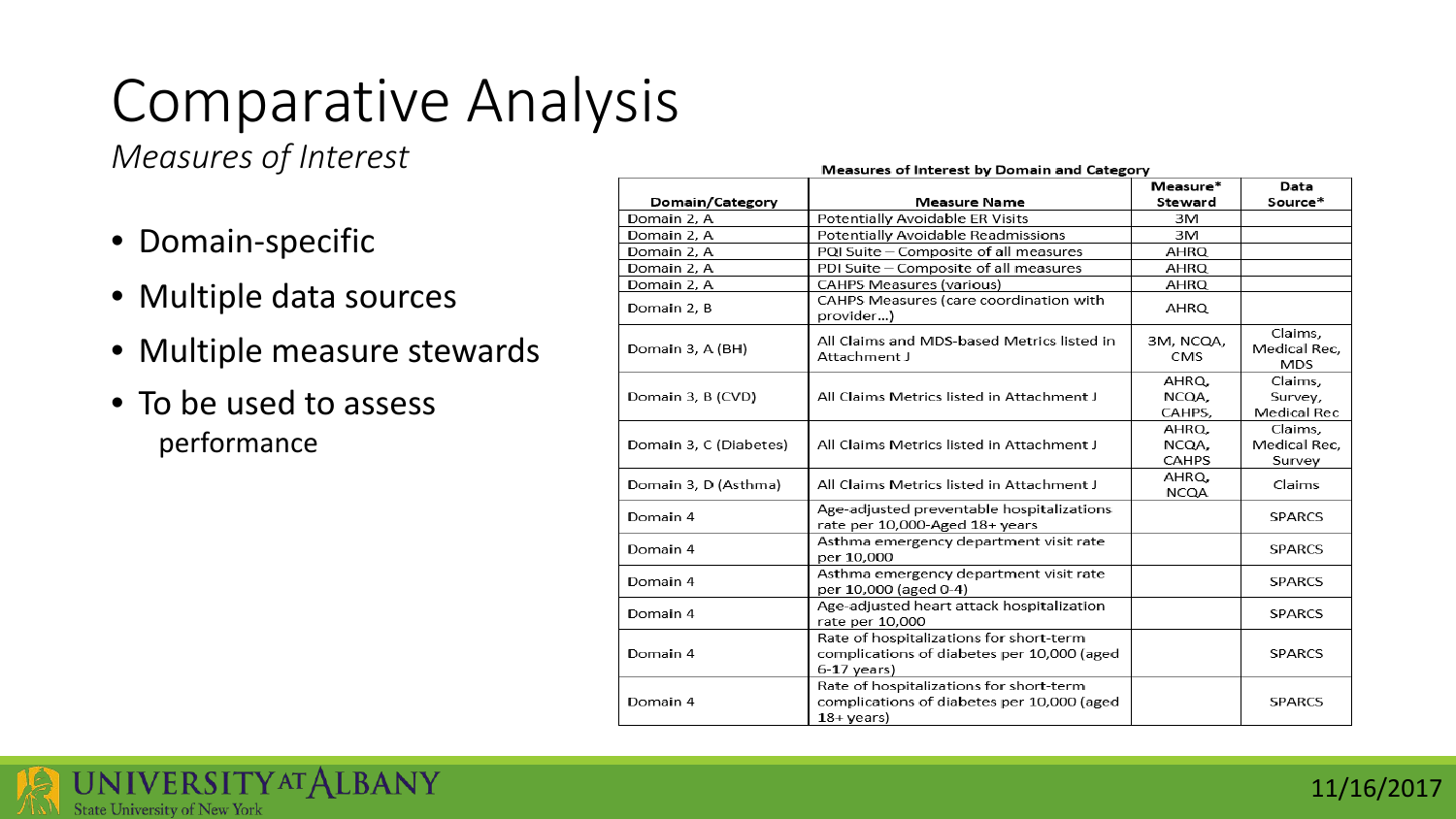# Study Updates



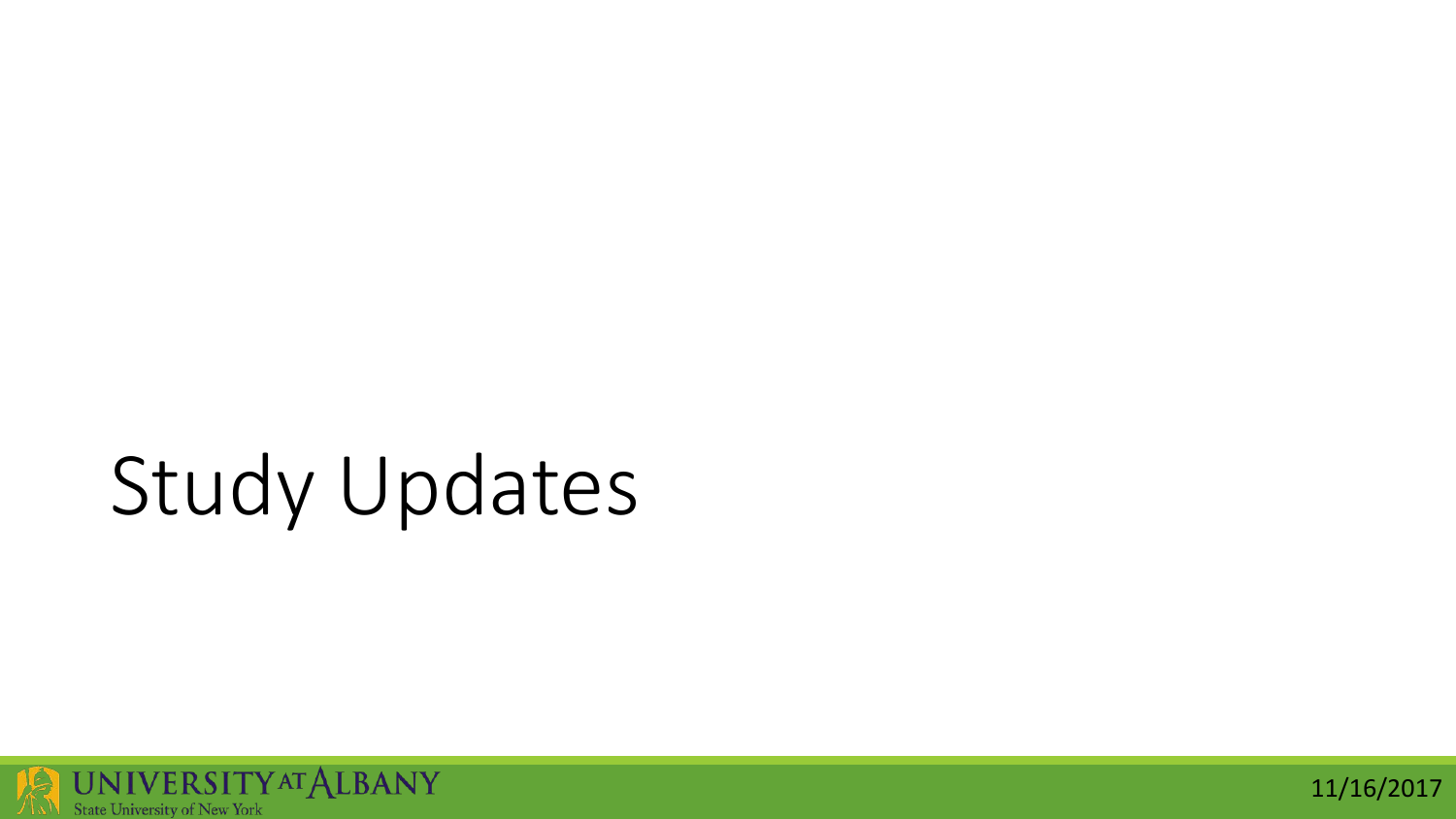#### Independent Evaluator (IE) Timeline of Activities

|                                       |                                                                      | IE is here |     |      |    |     |    |      |     |      |    |                |    |            |                      |    |    |    |      |           |  |  |
|---------------------------------------|----------------------------------------------------------------------|------------|-----|------|----|-----|----|------|-----|------|----|----------------|----|------------|----------------------|----|----|----|------|-----------|--|--|
|                                       | Figure E.6. Timeline of Evaluation Activities.                       |            |     |      |    |     |    |      |     |      |    |                |    |            |                      |    |    |    |      |           |  |  |
| NYS DSRIP Program Evaluation Timeline |                                                                      | 2016       |     | 2017 |    |     |    | 2018 |     | 2019 |    |                |    |            | 2020                 |    |    |    | 2021 |           |  |  |
|                                       |                                                                      | Q4         | Q1  | Q2   | Q3 | Q4  | Q1 | Q2   | Q3  | Q4   | Q1 | Q <sub>2</sub> | Q3 | Q4         | Q1                   | Q2 | Q3 | Q4 | Q1   | $Q2$ $Q3$ |  |  |
|                                       |                                                                      |            | DY2 |      |    | DY3 |    |      | DY4 |      |    |                |    | <b>DYS</b> |                      |    |    |    |      |           |  |  |
|                                       | Develop/design protocols for IRB submission<br><b>IRB</b> submission |            |     |      |    |     |    |      |     |      |    |                |    |            |                      |    |    |    |      |           |  |  |
|                                       |                                                                      |            |     |      |    |     |    |      |     |      |    |                |    |            |                      |    |    |    |      |           |  |  |
|                                       | DUA for Medicaid and other data executed                             |            |     |      |    |     |    |      |     |      |    |                |    |            |                      |    |    |    |      |           |  |  |
|                                       | Schedule & perform key informant interviews                          |            |     |      |    |     |    |      |     |      |    |                |    |            |                      |    |    |    |      |           |  |  |
|                                       | Schedule & perform focus groups                                      |            |     |      |    |     |    |      |     |      |    |                |    |            |                      |    |    |    |      |           |  |  |
| Activities                            | Transcribe, code, and analyze interview and focus group text         |            |     |      |    |     |    |      |     |      |    |                |    |            |                      |    |    |    |      |           |  |  |
|                                       | Design web-based survey                                              |            |     |      |    |     |    |      |     |      |    |                |    |            |                      |    |    |    |      |           |  |  |
| £                                     | Administer web-based survey                                          |            |     |      |    |     |    |      |     |      |    |                |    |            |                      |    |    |    |      |           |  |  |
| seal<br>离                             | Analyze web-based survey data                                        |            |     |      |    |     |    |      |     |      |    |                |    |            |                      |    |    |    |      |           |  |  |
|                                       | Receive Medicaid claims data                                         |            |     |      |    |     |    |      |     |      |    |                |    |            |                      |    |    |    |      |           |  |  |
|                                       | Submit request for SPARCS and other data                             |            |     |      |    |     |    |      |     |      |    |                |    |            |                      |    |    |    |      |           |  |  |
|                                       | <b>Receive SPARCS and other data</b>                                 |            |     |      |    |     |    |      |     |      |    |                |    |            |                      |    |    |    |      |           |  |  |
|                                       | Data cleaning and preparation                                        |            |     |      |    |     |    |      |     |      |    |                |    |            |                      |    |    |    |      |           |  |  |
|                                       | Data analysis                                                        |            |     |      |    |     |    |      |     |      |    |                |    |            |                      |    |    |    |      |           |  |  |
|                                       | Quarterly Update Reports to NYSDOH                                   |            |     |      |    |     |    |      |     |      |    |                |    |            |                      |    |    |    |      |           |  |  |
|                                       | <b>Annual PPS Reports</b>                                            |            |     |      |    |     |    |      |     |      |    |                |    |            |                      |    |    |    |      |           |  |  |
|                                       | <b>Annual Statewide Reports</b>                                      |            |     |      |    |     |    |      |     |      |    |                |    |            |                      |    |    |    |      |           |  |  |
|                                       | Draft Interim Evaluation Report Due to NYSDOH                        |            |     |      |    |     |    |      |     |      |    |                |    |            | $\ddot{\phantom{1}}$ |    |    |    |      |           |  |  |
|                                       | Draft Interim Evaluation Report Due to CMS                           |            |     |      |    |     |    |      |     |      |    |                |    |            |                      |    |    |    |      |           |  |  |
| Requirements                          | Final Interim Evaluation Report Due to NYSDOH                        |            |     |      |    |     |    |      |     |      |    |                |    |            |                      |    |    |    |      |           |  |  |
|                                       | Final Interim Evaluation Report Due to CMS                           |            |     |      |    |     |    |      |     |      |    |                |    |            |                      |    |    |    |      |           |  |  |
|                                       | Preliminary Summative Evaluation Report Due to NYSDOH                |            |     |      |    |     |    |      |     |      |    |                |    |            |                      |    |    |    |      |           |  |  |
| orting                                | Preliminary Summative Evaluation Report Due to CMS                   |            |     |      |    |     |    |      |     |      |    |                |    |            |                      |    |    |    |      |           |  |  |
| Rep                                   | Final Draft Summative Evaluation Report Due to NYSDOH                |            |     |      |    |     |    |      |     |      |    |                |    |            |                      |    |    |    |      |           |  |  |
|                                       | Final Draft Summative Evaluation Report Due to CMS                   |            |     |      |    |     |    |      |     |      |    |                |    |            |                      |    |    |    |      |           |  |  |
|                                       | Final Summative Evaluation Report Due to NYSDOH                      |            |     |      |    |     |    |      |     |      |    |                |    |            |                      |    |    |    |      |           |  |  |
|                                       | Final Summative Evaluation Report Due to CMS                         |            |     |      |    |     |    |      |     |      |    |                |    |            |                      |    |    |    |      |           |  |  |